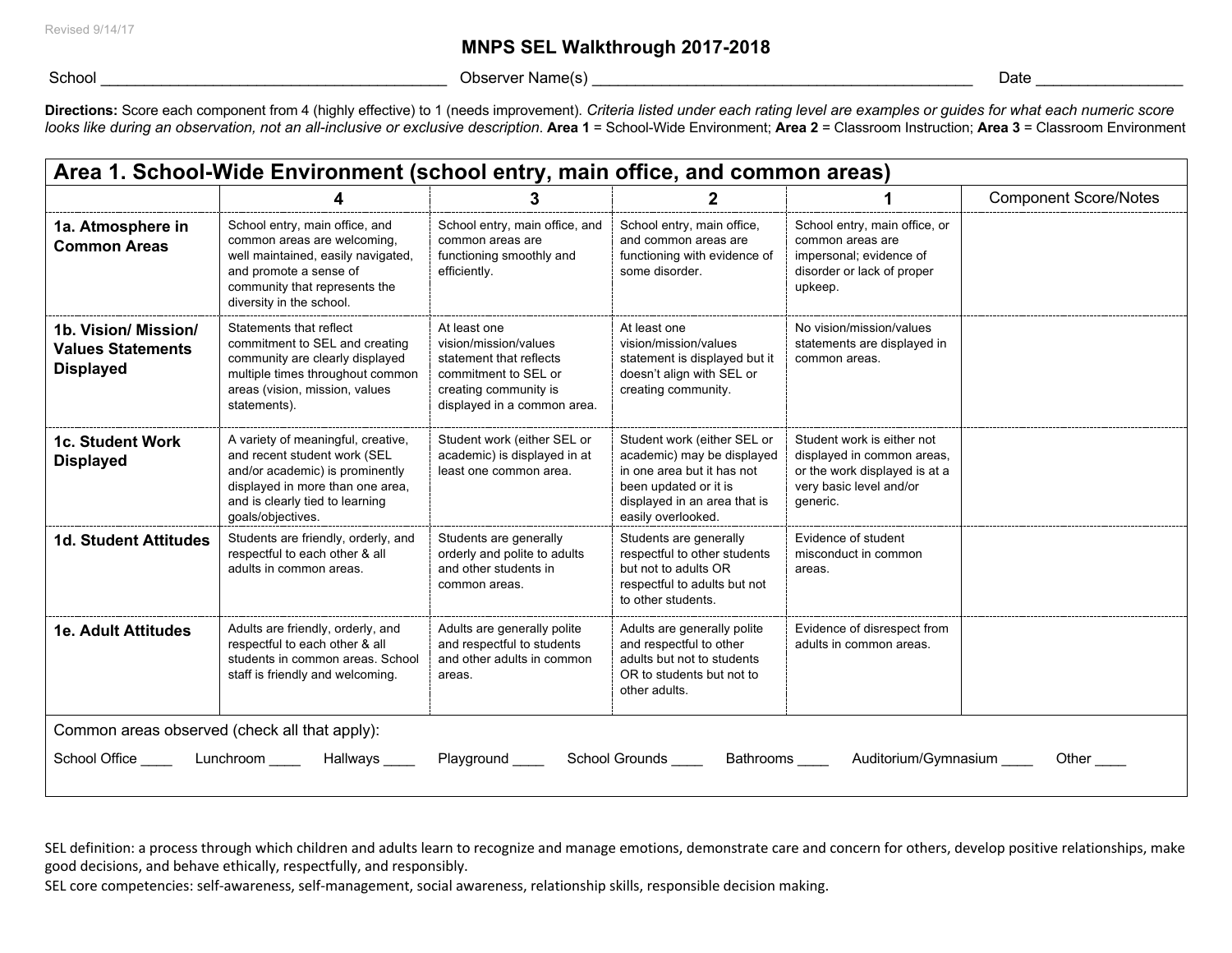| Area 2. Classroom Instruction                           |                                                                                                                                                                                                                                                                   |                                                                                                                                                                                                          |                                                                                                                                                                                                                       |                                                                                                                                                                                                                           |  | <b>Classroom/Subject Observed</b> |  |  |  |  |  |  |  |
|---------------------------------------------------------|-------------------------------------------------------------------------------------------------------------------------------------------------------------------------------------------------------------------------------------------------------------------|----------------------------------------------------------------------------------------------------------------------------------------------------------------------------------------------------------|-----------------------------------------------------------------------------------------------------------------------------------------------------------------------------------------------------------------------|---------------------------------------------------------------------------------------------------------------------------------------------------------------------------------------------------------------------------|--|-----------------------------------|--|--|--|--|--|--|--|
|                                                         |                                                                                                                                                                                                                                                                   |                                                                                                                                                                                                          |                                                                                                                                                                                                                       |                                                                                                                                                                                                                           |  |                                   |  |  |  |  |  |  |  |
|                                                         | 3<br>$\mathbf{2}$<br>4                                                                                                                                                                                                                                            |                                                                                                                                                                                                          |                                                                                                                                                                                                                       |                                                                                                                                                                                                                           |  | <b>Component Score/Notes</b>      |  |  |  |  |  |  |  |
| 2a.<br><b>Expectations</b><br>and Learning<br>Goals     | Teacher effectively engages students<br>about purpose, expectations, and SEL I<br>Can statements throughout the entire<br>lesson. Both the teacher & students<br>clearly connect lesson to prior learning<br>and personal experience.                             | Teacher communicates purpose,<br>expectations, or SEL I Can<br>statements for the lesson.<br>Teacher effectively connects<br>lesson to either prior learning or<br>personal experience.                  | Expectations for lesson could<br>be inferred from teacher.<br>Teacher may attempt to<br>connect lesson to prior learning<br>or personal experience.                                                                   | Teacher does not clearly<br>communicate expectations of<br>lesson. No evidence of<br>lesson connecting to prior<br>learning or personal<br>experience.                                                                    |  |                                   |  |  |  |  |  |  |  |
| 2b. Explicit<br><b>Teaching of</b><br><b>SEL Skills</b> | SEL skills are directly taught with<br>explicit reference to their value and<br>when/how to apply them. Teacher<br>explicitly models, discusses and<br>reinforces SEL I Can Statements,<br>competencies and skills. Evidence that<br>most students are receptive. | Evidence that some SEL I Can<br>Statements and competencies<br>have been taught or<br>communicated; Teacher<br>encourages students to practice<br>SEL skills with one another and<br>some are receptive. | Limited evidence that some<br>SEL I Can Statements and<br>competencies have been<br>taught or communicated.<br>Teacher may encourage<br>students to practice SEL skills<br>but few students are receptive.            | No evidence that SEL I Can<br>Statements and<br>competencies have been<br>explicitly taught or teacher is<br>unsuccessful in engaging<br>students to develop and<br>practice SEL skills.                                  |  |                                   |  |  |  |  |  |  |  |
| 2c. SEL<br>Integrated into<br>Instructional<br>Content  | Clear evidence that SEL is effectively<br>embedded into content of academic<br>lessons: relevance of SEL to that<br>content is highlighted and discussed.                                                                                                         | Some evidence that teacher<br>teaches or has taught SEL skills<br>development in academic<br>lessons.                                                                                                    | Limited evidence of integration<br>of SEL with academics                                                                                                                                                              | No integration of SEL into<br>academic content.                                                                                                                                                                           |  |                                   |  |  |  |  |  |  |  |
| 2d. Use of<br><b>Interactive</b><br>Pedagogies          | Teacher uses lesson-appropriate<br>interactive or collaborative pedagogies<br>that enable students to develop &<br>practice SEL skills.                                                                                                                           | Some evidence that teacher uses<br>interactive or collaborative<br>pedagogies that enable students to<br>develop SEL skills.                                                                             | Limited evidence that teacher<br>uses interactive pedagogies that<br>enable students to develop SEL<br>skills.                                                                                                        | Interactive pedagogies are<br>not effectively and<br>appropriately introduced or<br>supported.                                                                                                                            |  |                                   |  |  |  |  |  |  |  |
| 2e. Teacher<br>Feedback<br>and<br><b>Monitoring</b>     | Teacher teaches for conceptual<br>understanding and provides tailored<br>feedback. Teacher actively monitors<br>students' engagement and<br>understanding throughout lesson.                                                                                      | Teacher provides generalized<br>feedback to most students;<br>attempts to monitor students'<br>engagement and understanding<br>throughout lesson.                                                        | Teacher provides generalized<br>feedback to a few students;<br>makes at least one attempt to<br>monitor student engagement or<br>understanding.                                                                       | Teacher provides minimal or<br>no feedback to students:<br>does not monitor student<br>engagement or<br>understanding.                                                                                                    |  |                                   |  |  |  |  |  |  |  |
| 2f. Student<br><b>Engagement</b>                        | Most students are engaged in the<br>lesson with interest, curiosity,<br>motivation and passion. Electronic<br>devices are only used for classwork (if<br>applicable).                                                                                             | Some students are engaged in<br>the lesson with interest, curiosity,<br>motivation and passion.<br>Electronic devices are mostly<br>used for classwork (if<br>applicable).                               | Few students are engaged in<br>the lesson with interest,<br>curiosity, motivation or passion;<br>some are easily distracted.<br>Electronic devices are used for<br>something other than classwork<br>(if applicable). | Students are not engaged with<br>interest, curiosity, motivation or<br>passion or are<br>distracted/disruptive during the<br>lesson. Electronic devices are<br>distracting and not used<br>appropriately (if applicable). |  |                                   |  |  |  |  |  |  |  |
| 2g. Student<br><b>Collaboration</b>                     | Students collaborate efficiently &<br>respectfully with each other throughout<br>most of the lesson.                                                                                                                                                              | Students collaborate with<br>efficiency.                                                                                                                                                                 | Students may be collaborating<br>but with little efficiency.                                                                                                                                                          | No evidence of student<br>collaboration.                                                                                                                                                                                  |  |                                   |  |  |  |  |  |  |  |
| 2h. Teacher<br>as a<br><b>Facilitator</b>               | Teacher is highly effective in facilitating<br>student learning; uses open-ended<br>questioning & "wait time;" lesson is<br>student-centered while teacher acts as<br>a guide; all students participate in the<br>learning environment.                           | Teacher uses strategies to<br>encourage learning and most<br>students participate; teacher<br>prompts students to join in<br>discussion.                                                                 | Teacher encourages learning<br>and some students participate,<br>majority of the lesson is teacher<br>directed.                                                                                                       | Teacher is unsuccessful in<br>facilitating learning. Teacher<br>talk time highly outweighs<br>student talk time; few<br>students participate.                                                                             |  |                                   |  |  |  |  |  |  |  |
| 2i. Student<br><b>Reflection</b>                        | Teacher allows time for individual and<br>collective student reflection by<br>encouraging critical thinking to debrief<br>academic & social-emotional learning.                                                                                                   | Teacher allots some time for<br>either individual or collective<br>student reflection by encouraging<br>critical thinking to debrief<br>academic or social-emotional<br>learning.                        | Teacher may encourage<br>students to reflect on the lesson<br>but doesn't allow time for it<br>during class or the reflection<br>does not encourage critical<br>thinking.                                             | Teacher does not engage<br>student reflection.                                                                                                                                                                            |  |                                   |  |  |  |  |  |  |  |

SEL definition: social and emotional learning is a process through which children and adults learn to recognize and manage emotions, demonstrate care and concern for others, develop positive relationships, make good decisions, and behave ethically, respectfully, and responsibly.

**SEL core competencies**: self-awareness, self-management, social awareness, relationship skills, responsible decision making.